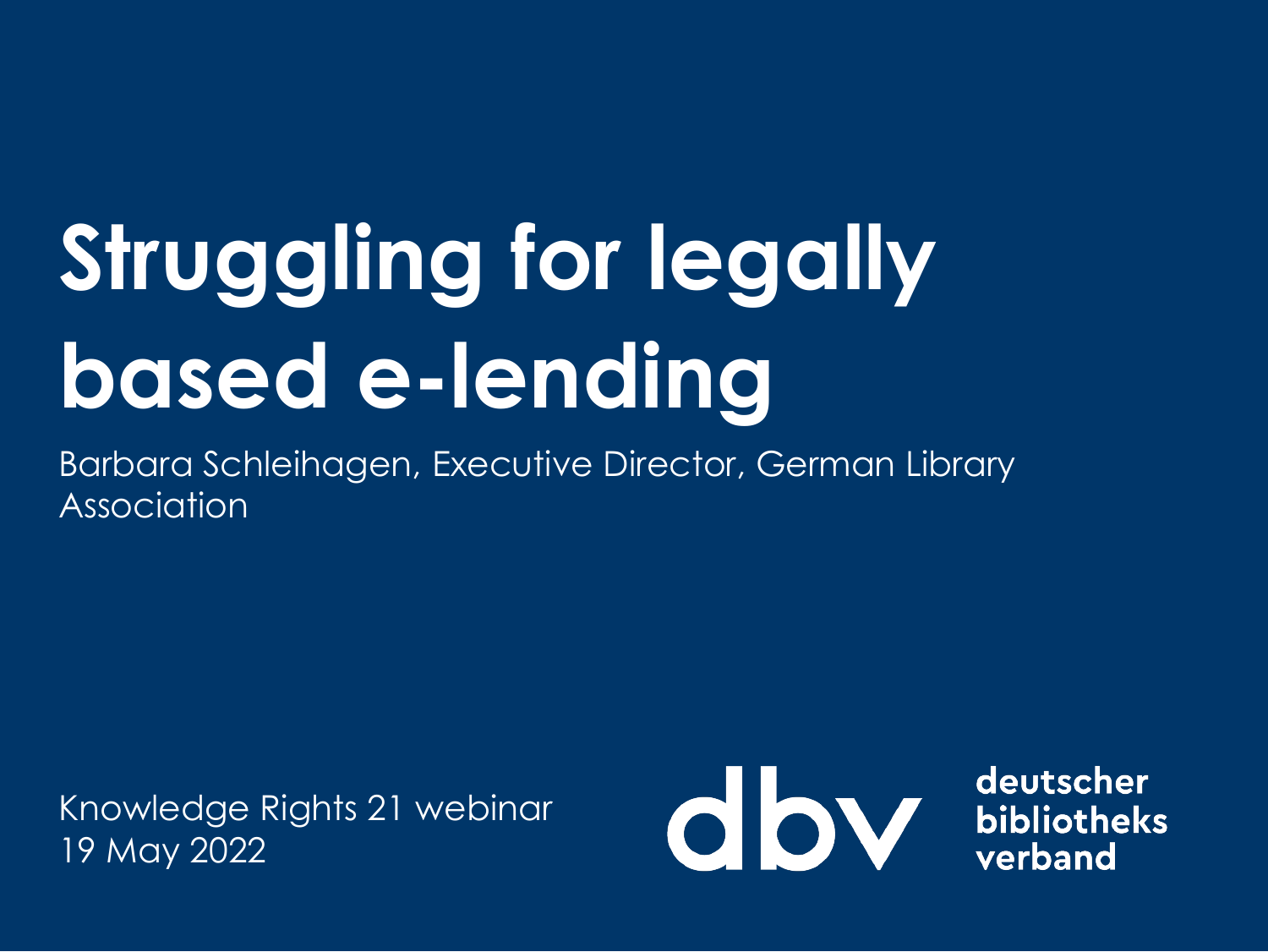### **Public libraries in Germany: basic statistics**

- 83 Mio inhabitants
- Among 14- to 75-year-olds, only 29% currently use PL
- Public library membership card holders: 6,44 Mio.
- 1.932 PL led by professionals / 1.563 offer e-lending
- 4.927 PL led by volunteers / part-time staff / 554 offer elending
- Active accounts for e-lending: o 1,3 Mio. (Onleihe) versus 4,4 Mio. (GfK)
- E-book buyers: 3,8 Mio. (GfK)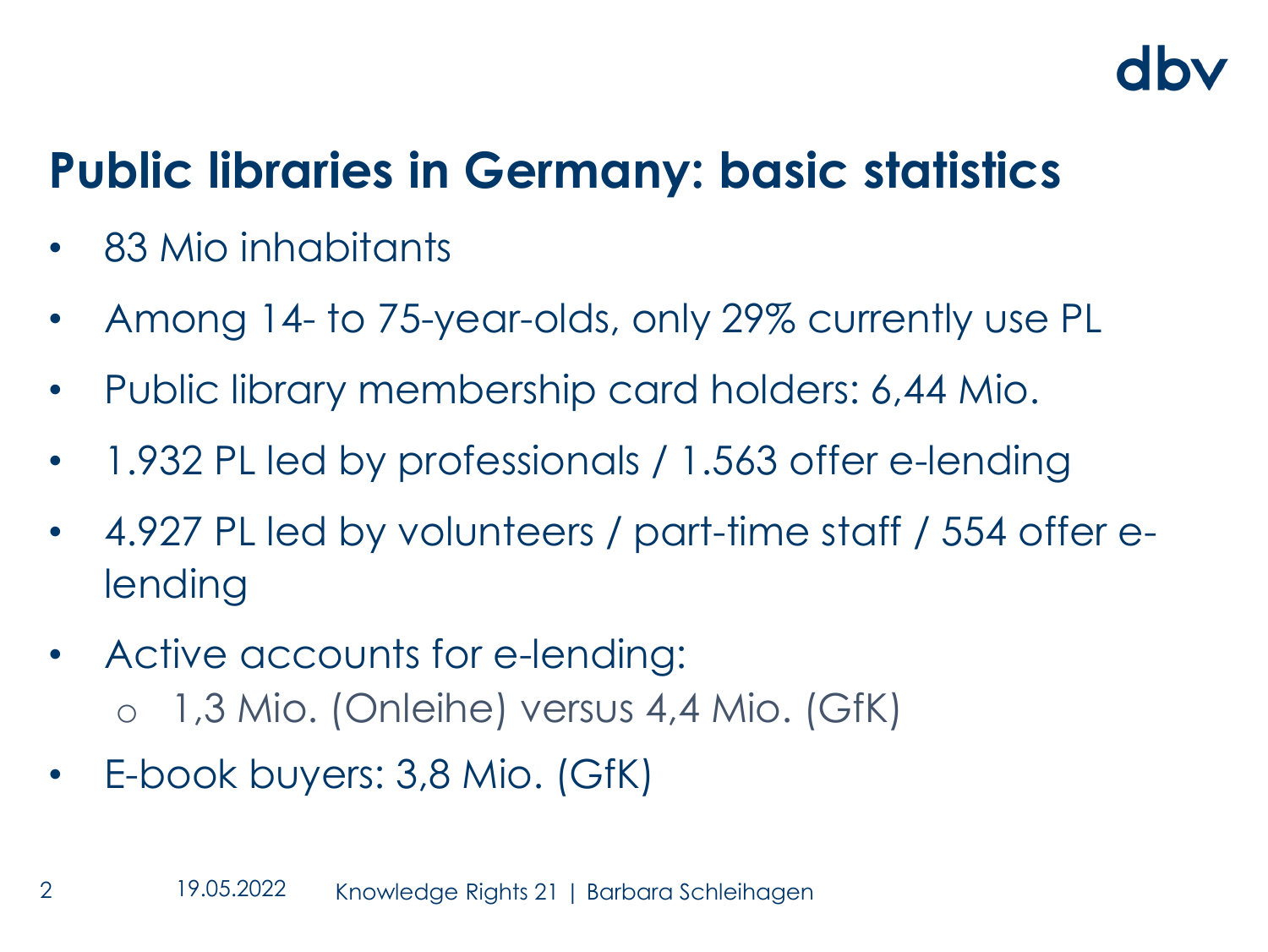### **German Library Association**

- Founded in 1949
- More than 2,000 members = libraries of all kinds, led by professionals
- Represents the interest of ca. 9,000 libraries in Germany, with 25,000 staff members and 11 Mio. users
- our main concern: strengthening our libraries to ensure free access to information for all people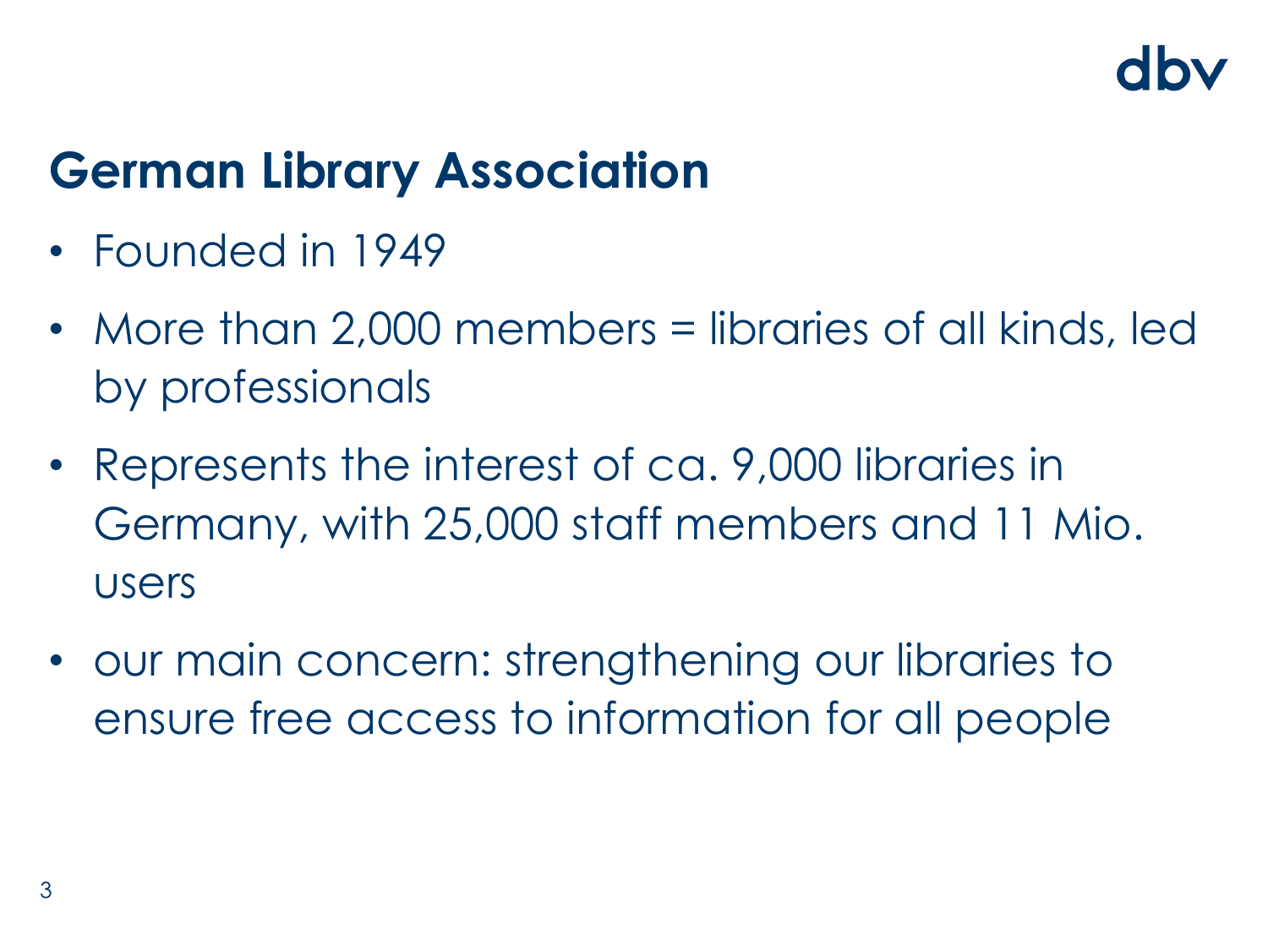### **Lending / E-lending in German public libraries**

- 109 million physical media annually
- 4,6 million e-books annually
- Due to the pandemic, borrowings of printed books fell sharply from 340 million in 2019 to 223 million in 2020
- e-books were borrowed 30.2 million in 2020, which is less than 14% of the total borrowings
- Just like a printed book, an e-book is lent on a one copy one loan model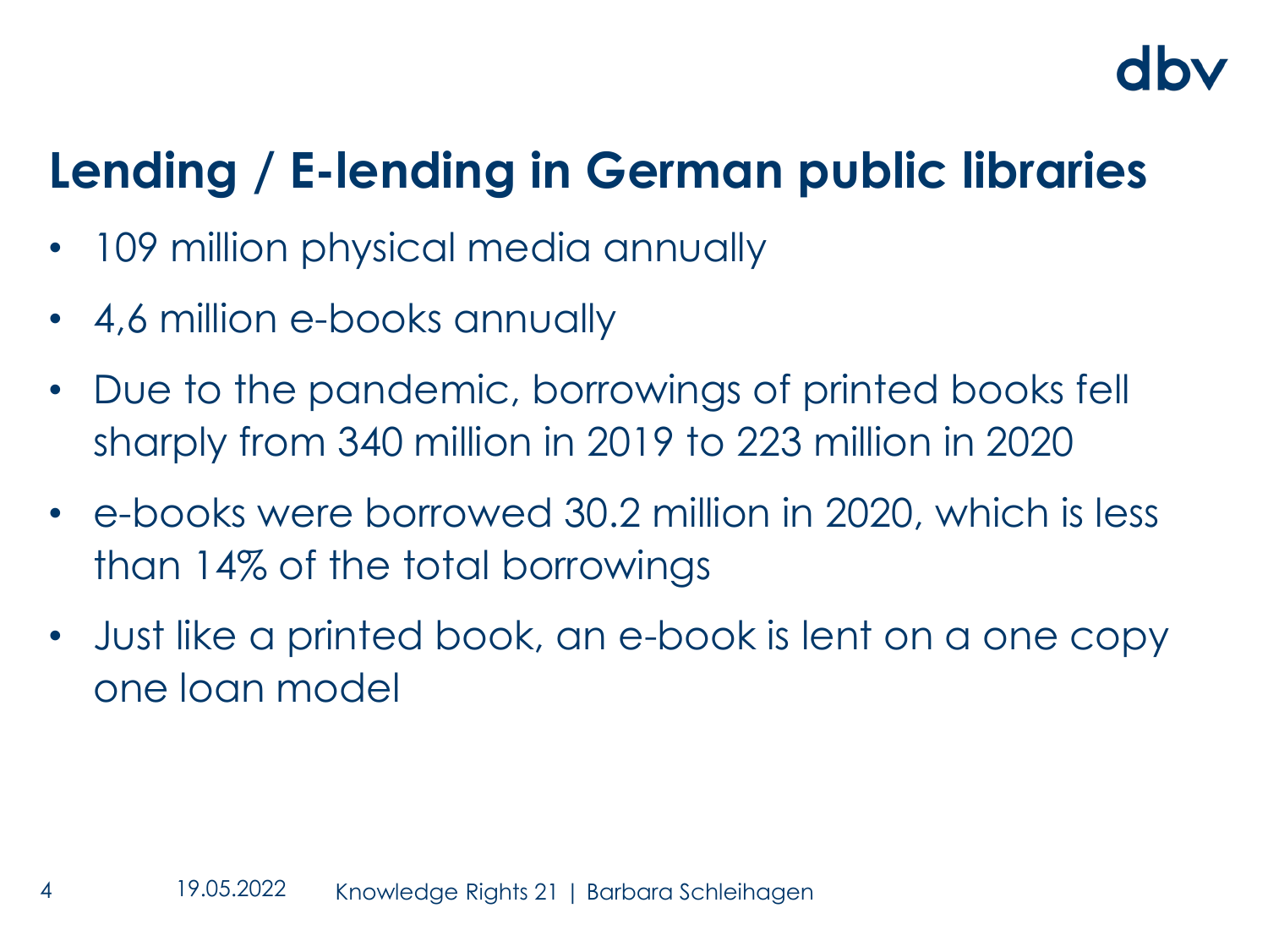### **E-Lending system in Germany**

- 2,117 public libraries offering e-lending to their users
- 7,200 publishers offer e-licenses
- Public libraries
	- o do not directly negotiate with publishers
	- o have no licensing agreements with publishers
- Two aggregators:
	- o Divibib GmbH with "Onleihe" (since 2007)
	- o Overdrive with "Libby" (in recent years, growing)
	- o Technical platform, support, licensing contracts
	- For library user: access via individual library website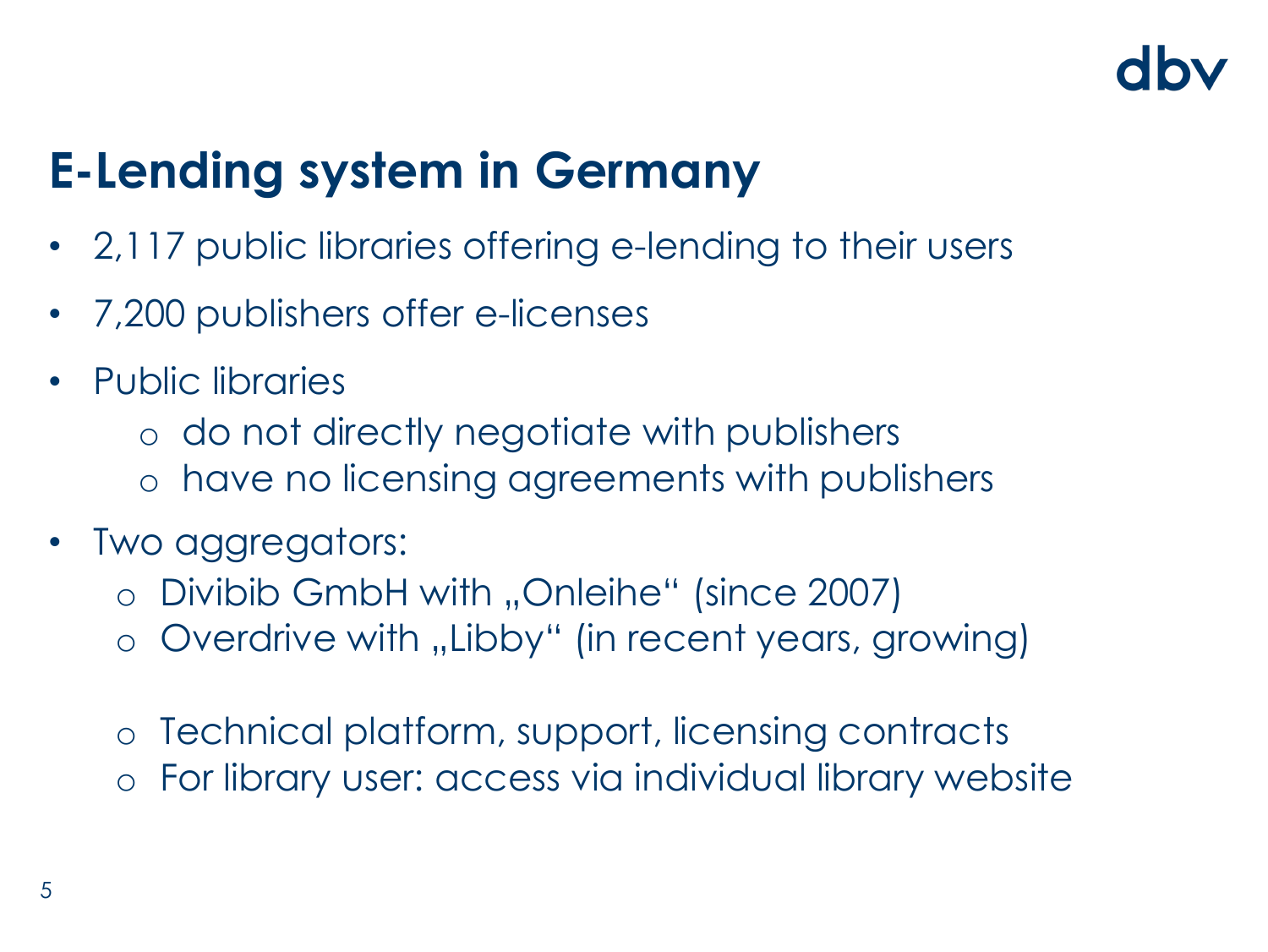### **Remuneration system for rightholders for print**

- PL ist able to buy a print book as soon as it is available on the market
- Rightholder is renumerated by public lending scheme
- Library royalties are financed by the 16 Federal "Länder" and the National Government, not by libraries
- Annual sum of 14 Mio. distributed on the basis of a random sample via VG Wort (collecting society word)
- By pure calculation: 4,3 cent per loan for author
- Currently only for physical media, based on regulation in copyright legislation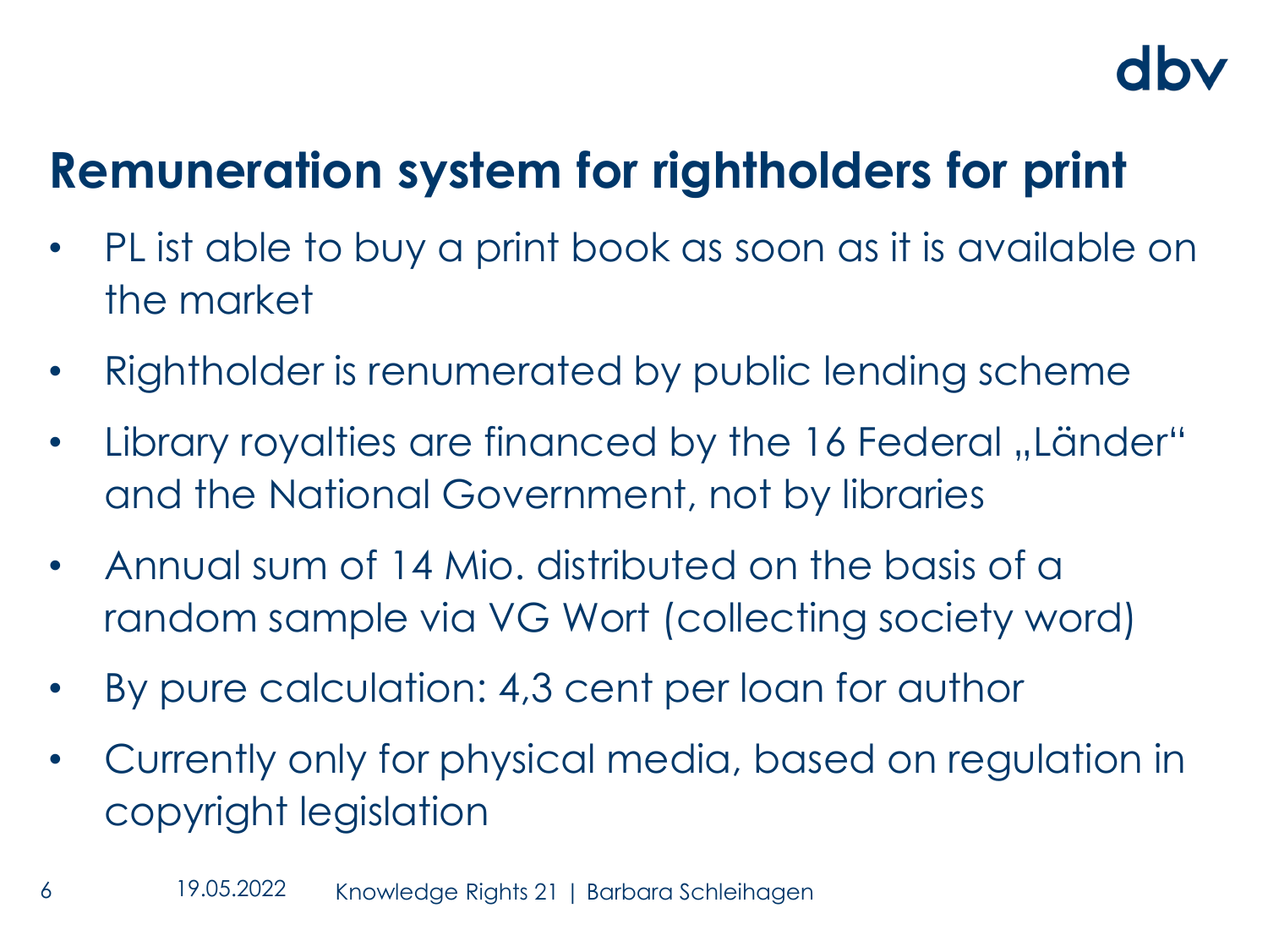### **Legal basis in the print sector in copyright law**

- Libraries have the **statutory right** to choose from all physical works available on the market **as soon as they are published**, to buy them and to lend them to their users
- Since 1972, **authors and publishers** have been in addition to the purchase price paid by the library - remunerated for each library loan of physical works with **a "library royalty"** paid by the Federal Government and the Länder via the KMK. This is also regulated by law, total sum is 14 millions Euros annually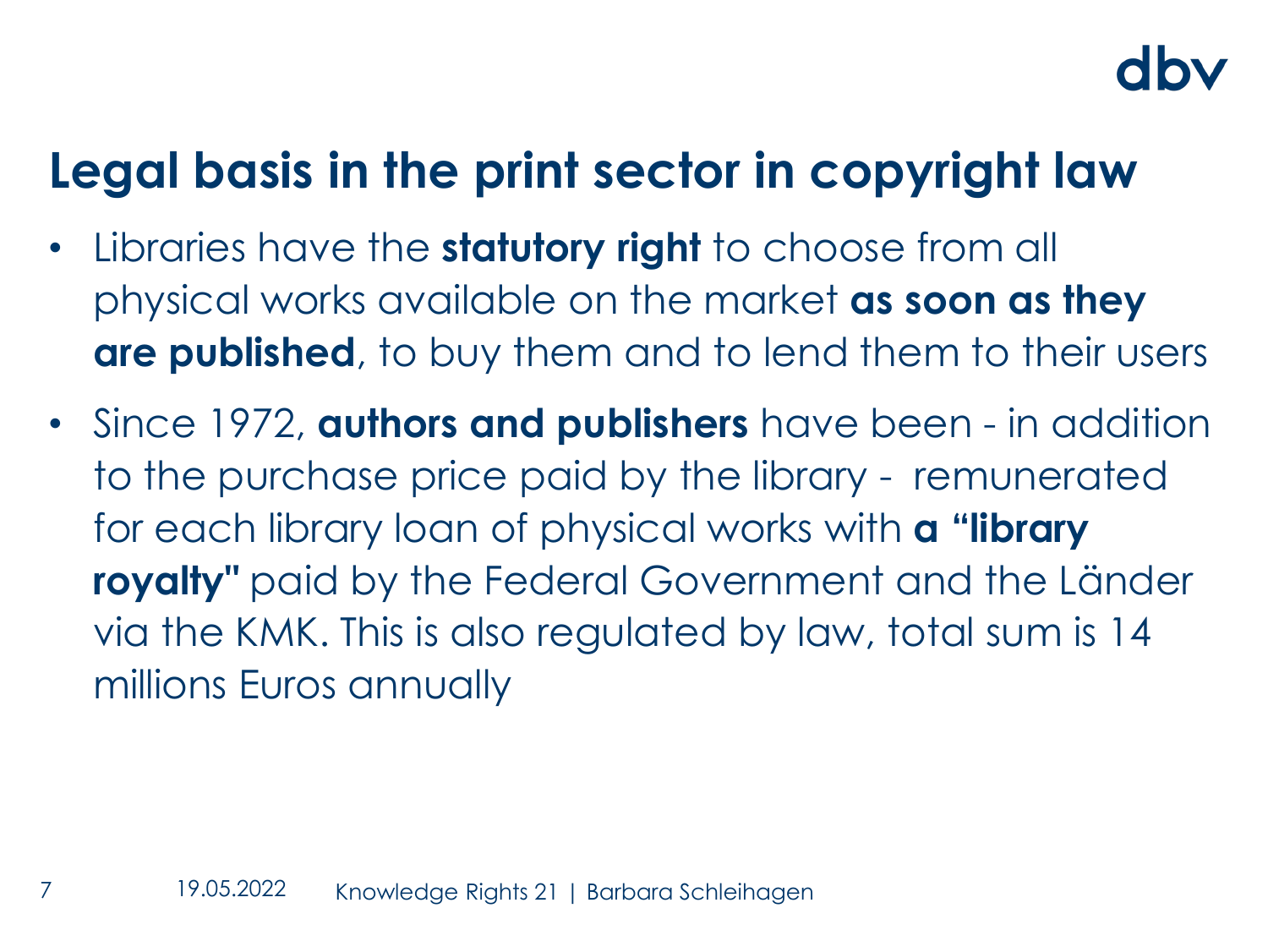dby

### **The problem: new ebooks are not available**

- library users are deprived of many new releases on the ebook market for a period of up to 12 months
- This is best illustrated by the "Spiegel" bestseller list (fiction and non-fiction): 70% cannot be licensed for up to 12 months

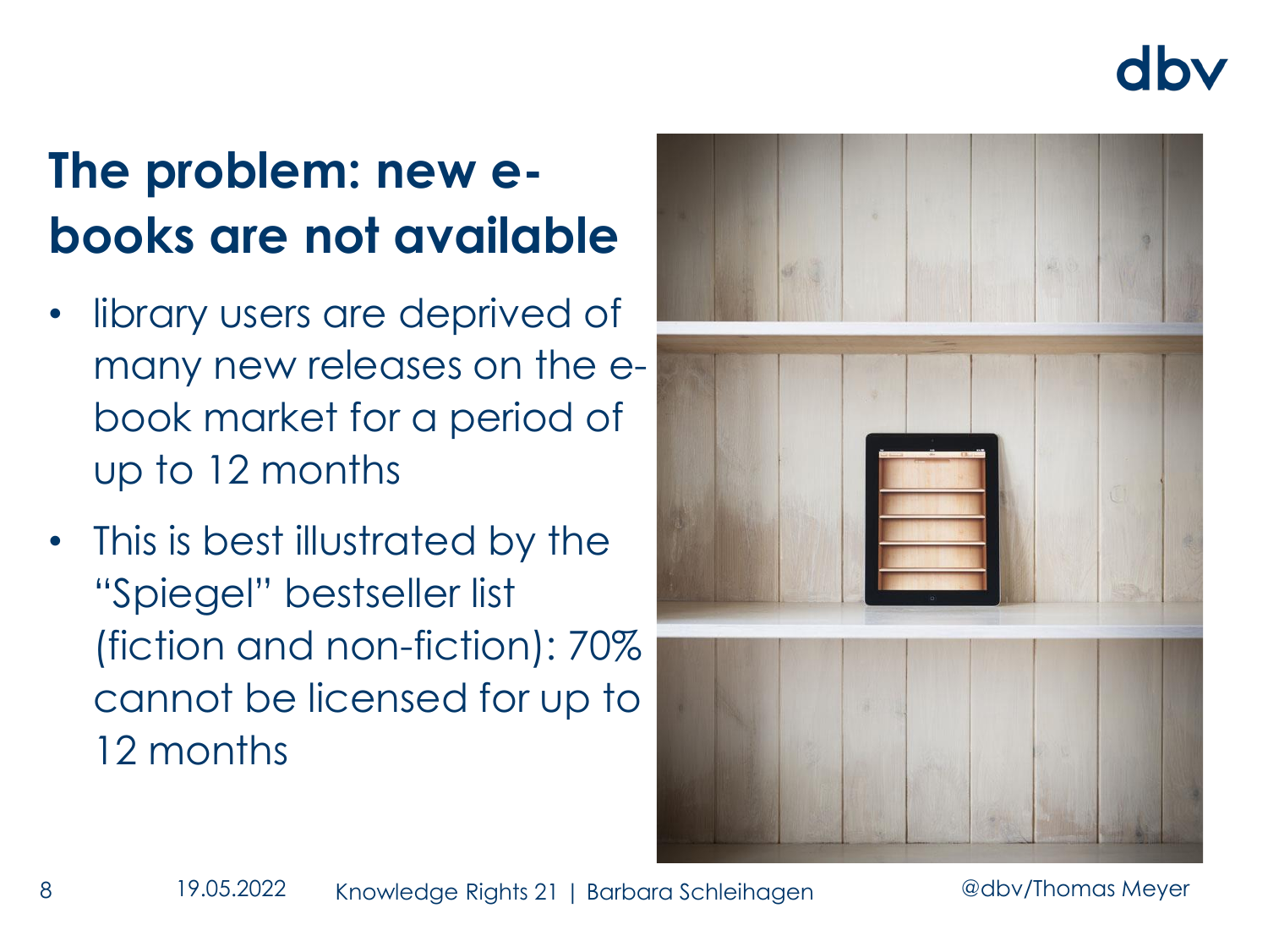### dhy

### **Irrelevant e-books**

- about 7,200 publishers have licensed about 500,000 e-book titles, but:
- < 7% are of publication year 2021, achieve 8,5% of all loans
- >76 % are of years 2010-2019
- Many of the 500,000 e-book titles are not relevant for library users

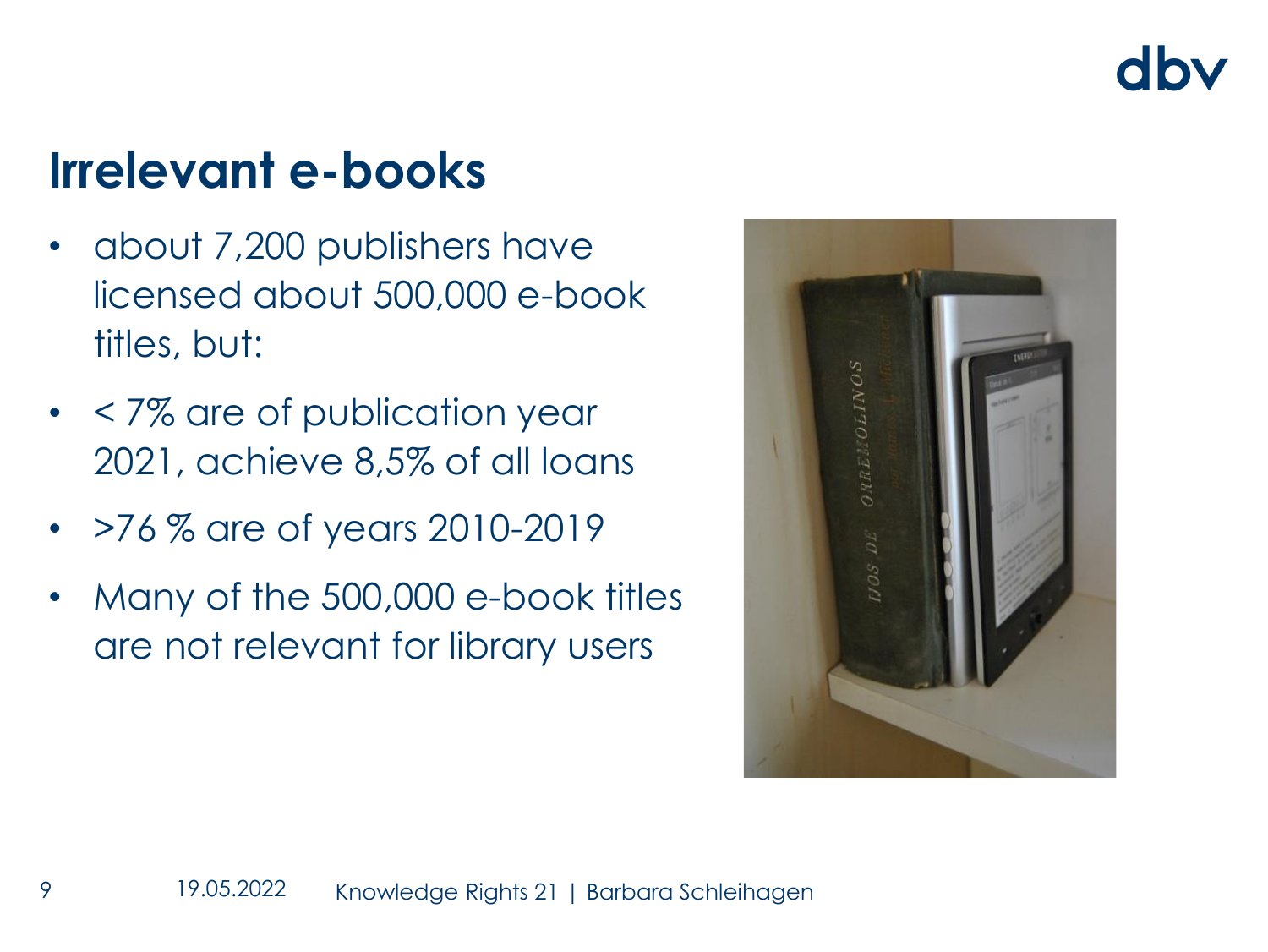### **The Conflict:**

- Libraries guarantee the right to information from freely accessible sources, no matter in which format
- Other than in the print environment, authors and publishers feel endangered by e-lending
- They vehemently defend their current practice of licenses, whereby they themselves determine when and under which conditions they offer a license to a library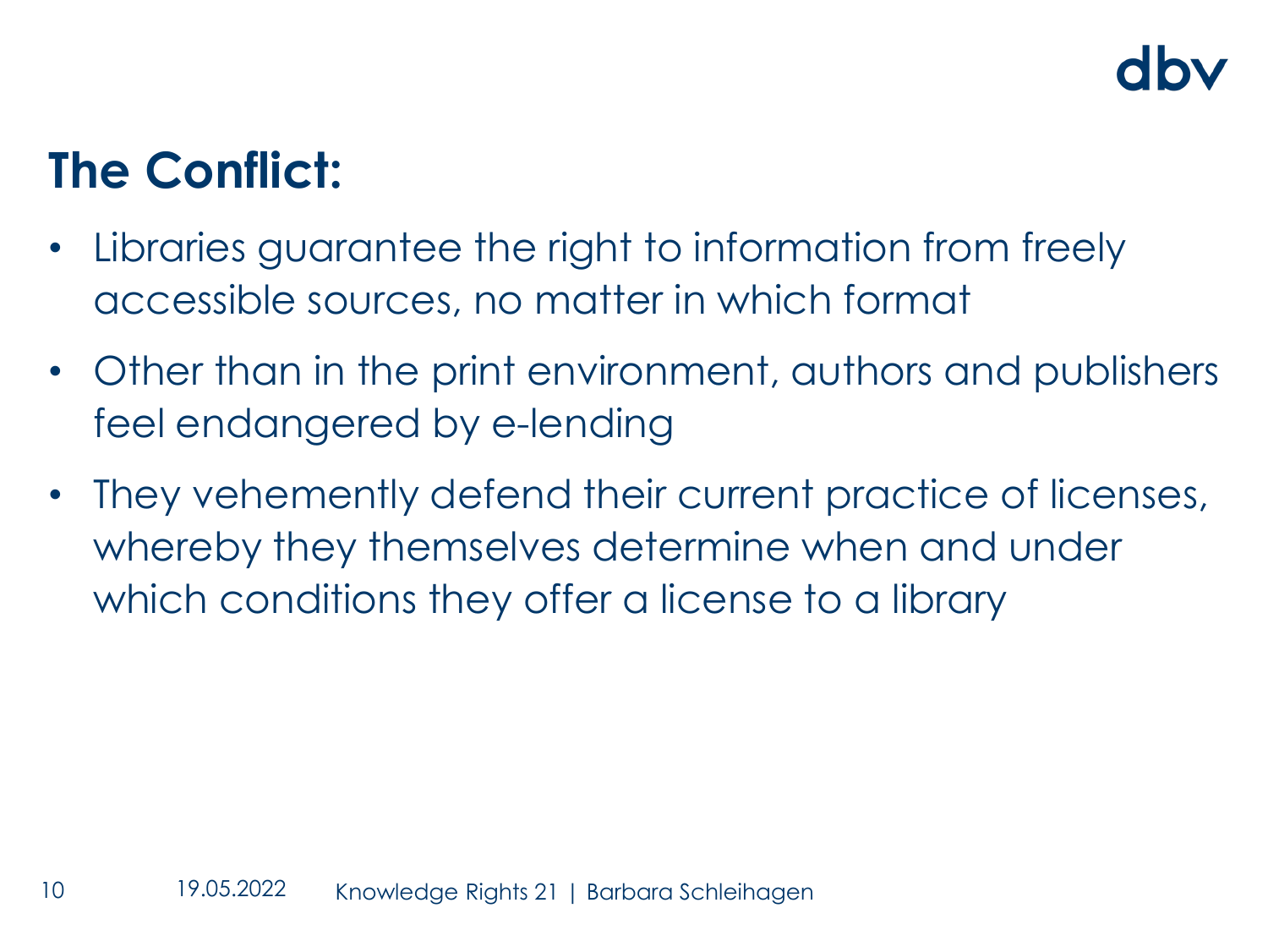**Current practice by publishers of volunteer licensing and windowing threatens to restrict the fundamental right of freedom of information, for which libraries see themselves as trustees**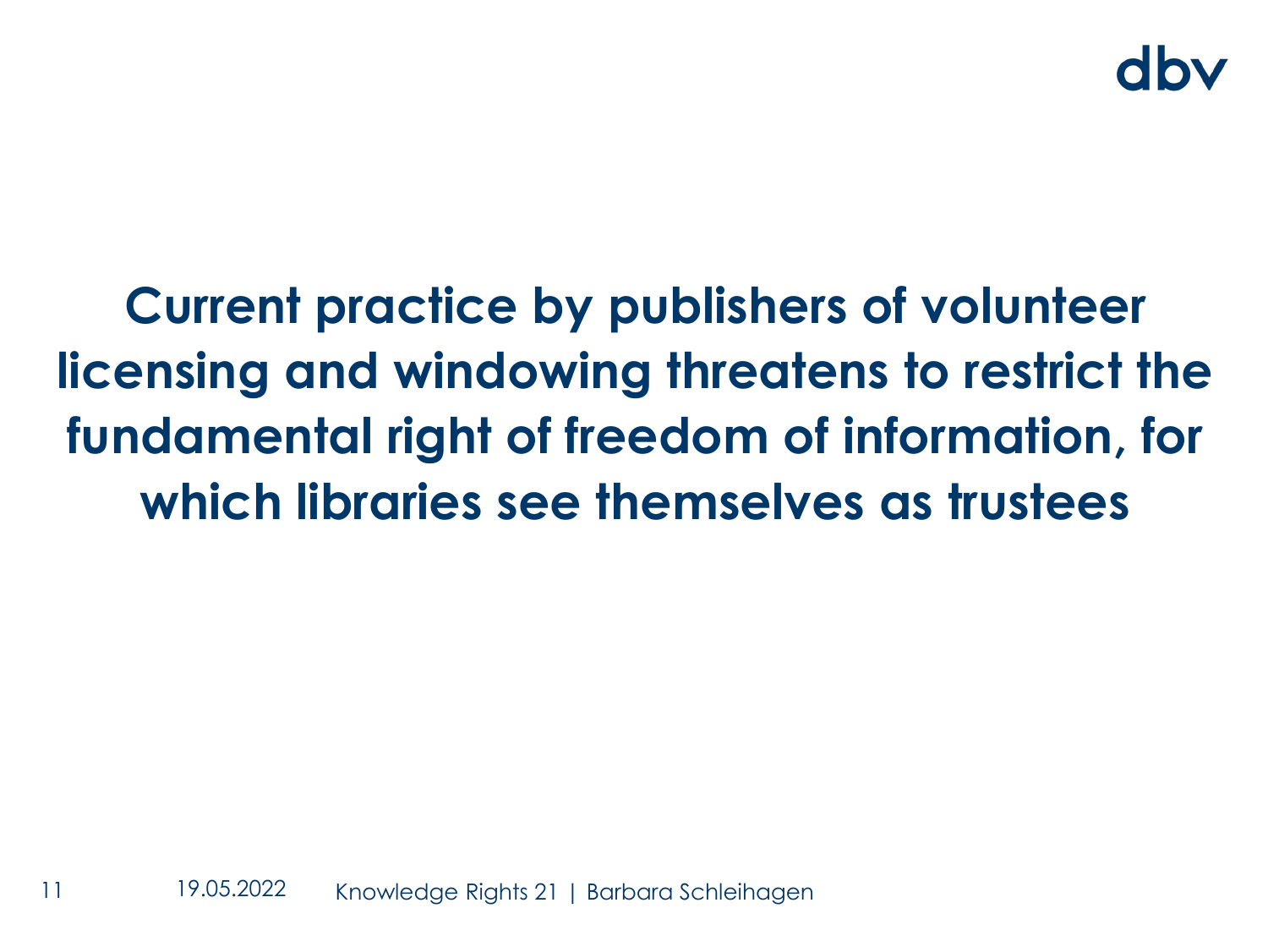### **What we call for:**

- The German Library Association (dbv) has been calling for **more than 10 years** for **same conditions** for lending of printed books and e-books (one copy, one loan model)
- Libraries should be able to select, license and lend ebooks according to their own criteria **immediately after publication**
- Authors and publishers should also receive appropriate **remuneration** ("library royalties") for digital lending, which is currently not the case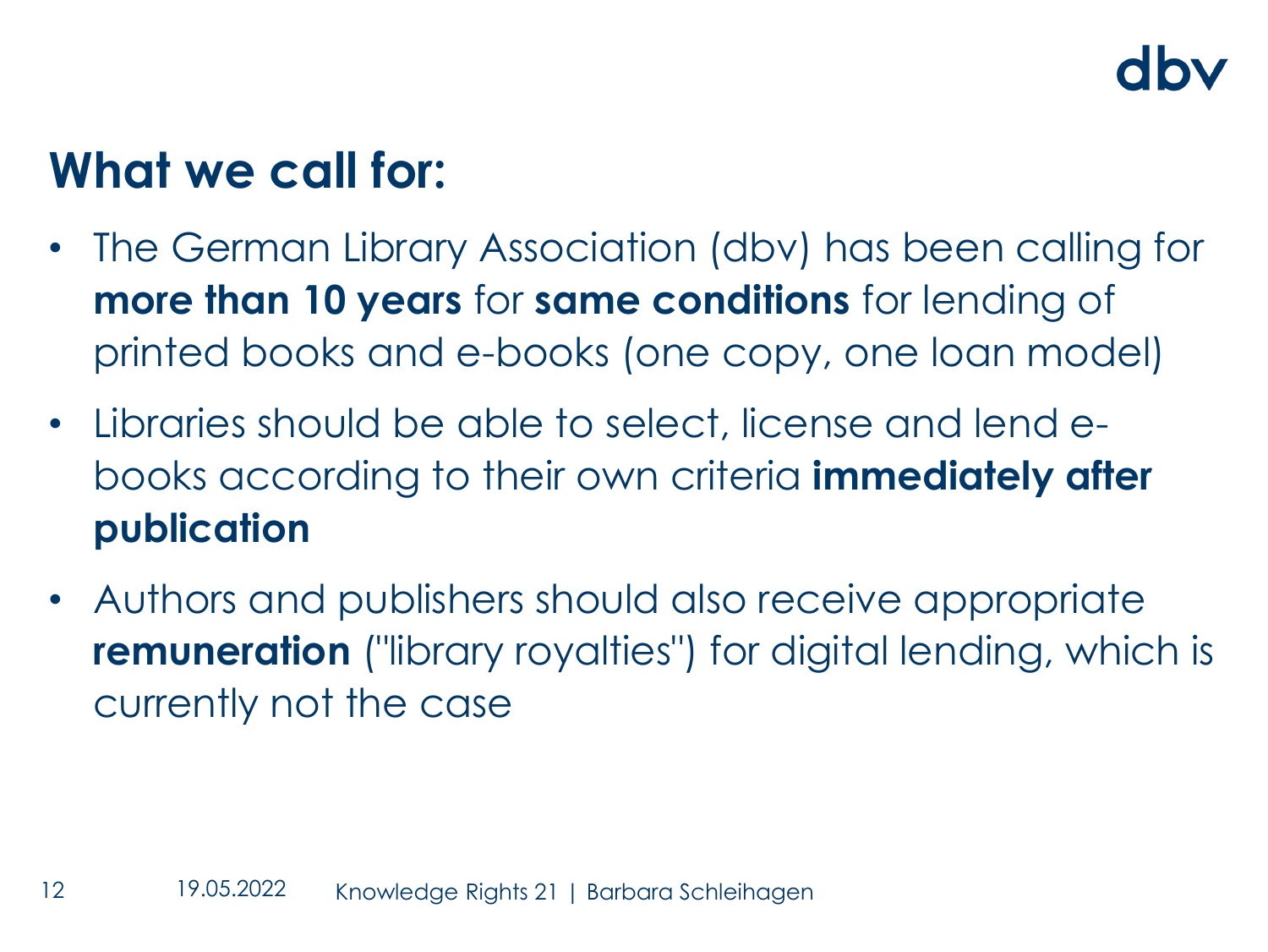# **The campaign by German Library Association**



# **#BuchistBuch**



deutscher bibliotheks verband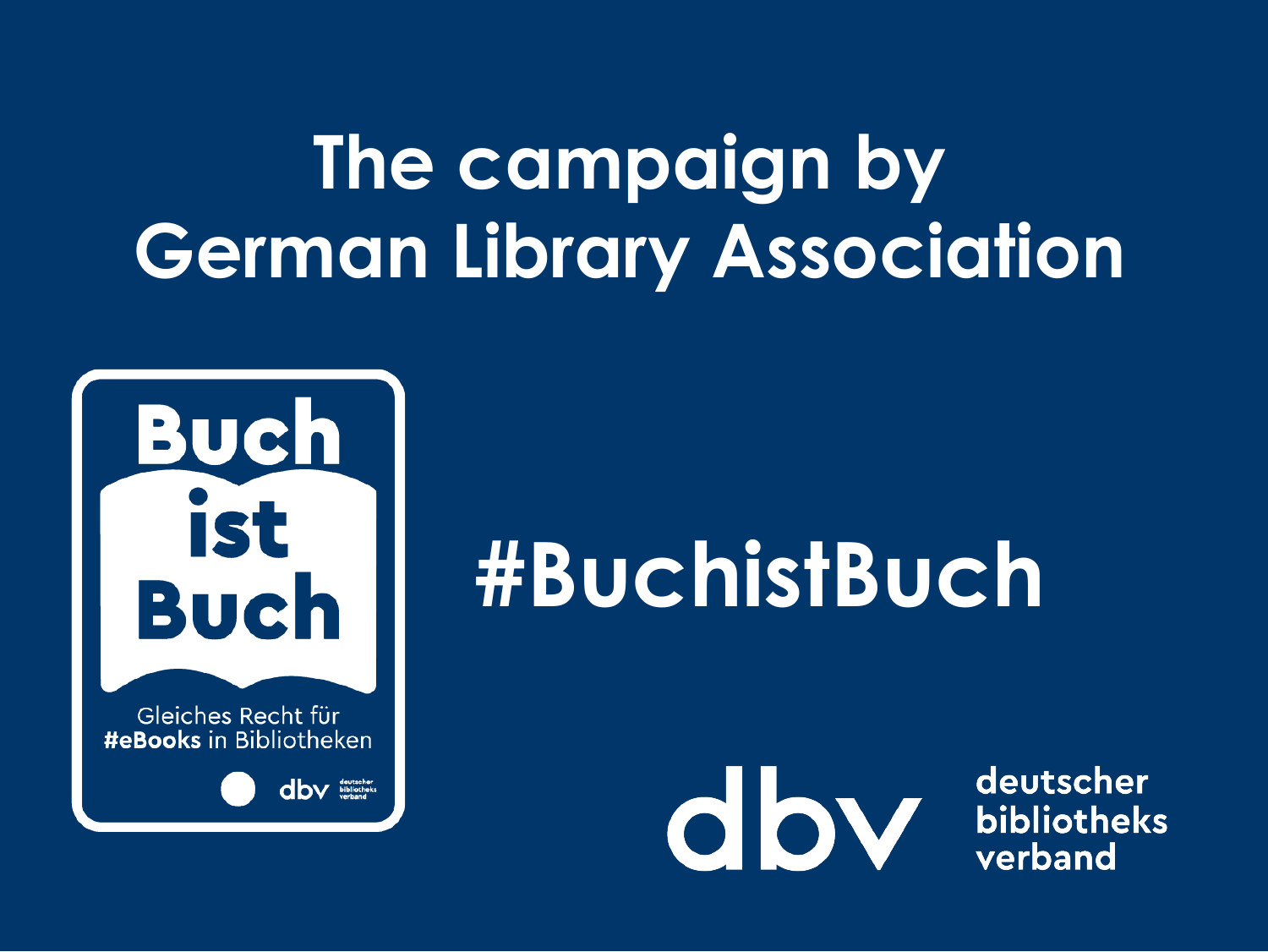### Campaign #abookisabook launched in September 2020

Window of opportunity: implementation of EU copyright directive to be implemented into national law by June 2021

The aim: National government includes legal basis for elending in copyright law and library royalty is extended to digital media to compensate authors and publishers

### **#Abookisabook. Equal rights for e-books in libraries**

19.05.2022 Knowledge Rights 21 | Barbara Schleihagen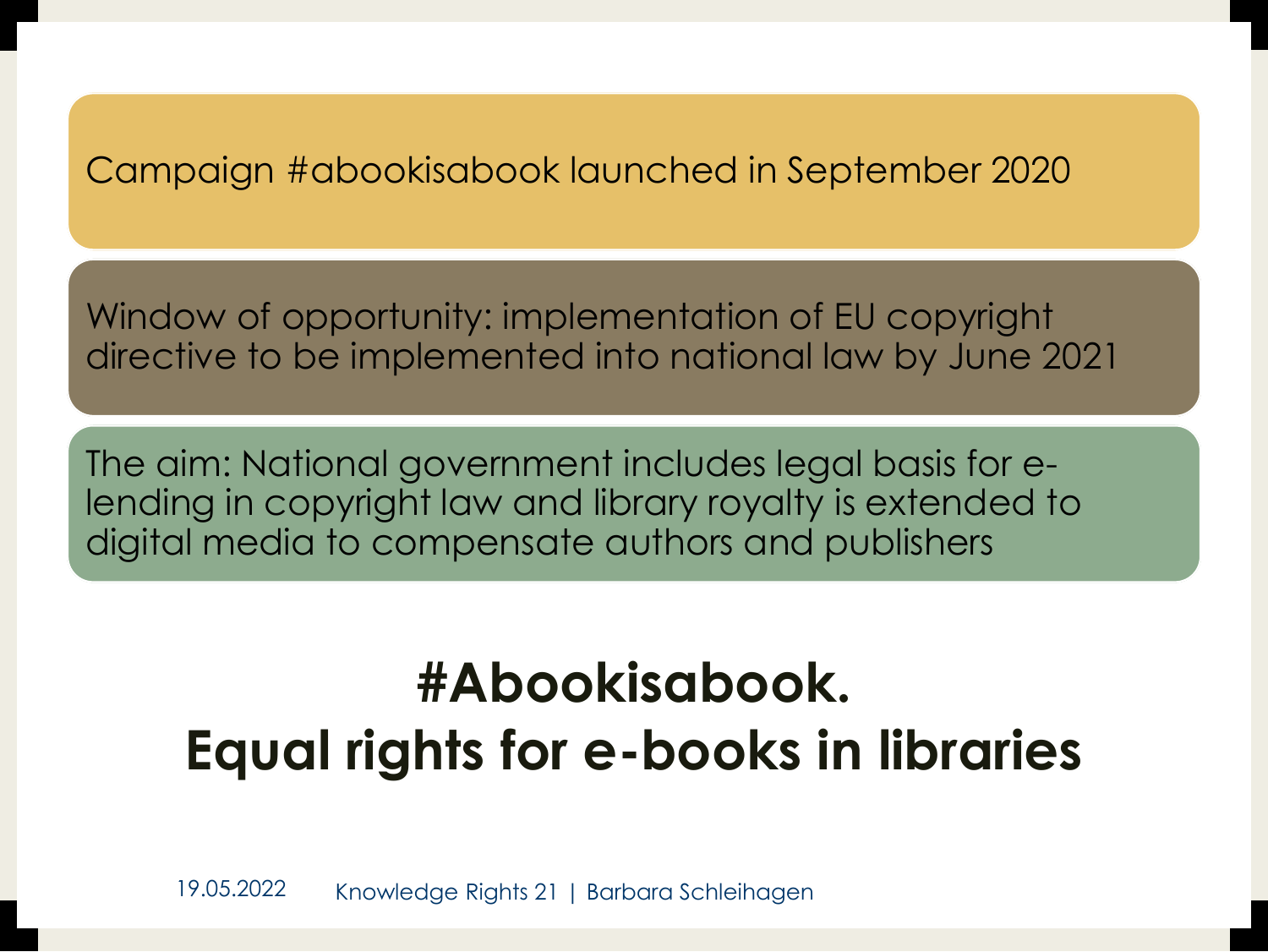**Logo and Claim #BuchistBuch**

**Statement about need to have legal reguation for e-lending in copyright**

**Pro-active media work**

**Materials für library association members to support contact with their own members of National Parliament**

**Background information on e-lending on association website**

**Open letter: More than 1.150 library directors signed within 14 days, forwarded to National Parliament**

**Meetings with Publishers and Authors Associations**

**Meetings with Members of Parliament and Government**

19.05.2022 Knowledge Rights 21 | Barbara Schleihagen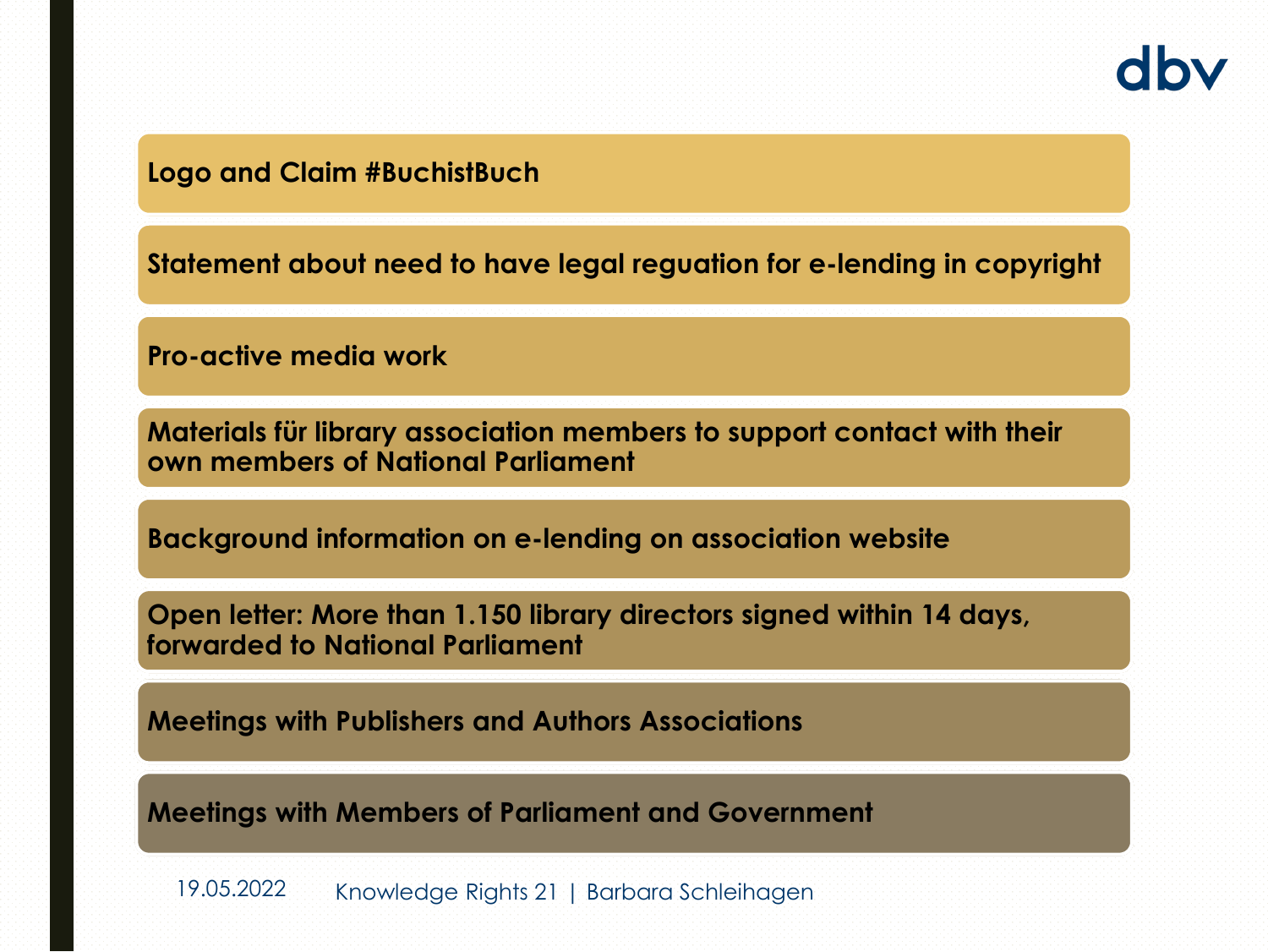# **Channels of communication**

- Website: [www.bibliotheksverband.de](http://www.bibliotheksverband.de/)
- Social media channels: Twitter, Facebook, Instagram
- Newsletter
- Internal information system to address our members
- Pro-active media work: articles and interviews in national and regional (trade) press
- ➢ More than 90 articles on e-lending were published between September 2020 to November 2021, including Süddeutsche Zeitung, Frankfurter Allgemeine Zeitung (FAZ), DIE ZEIT, ZDF, 3- Sat Kulturzeit, WDR, Deutschlandfunk, etc.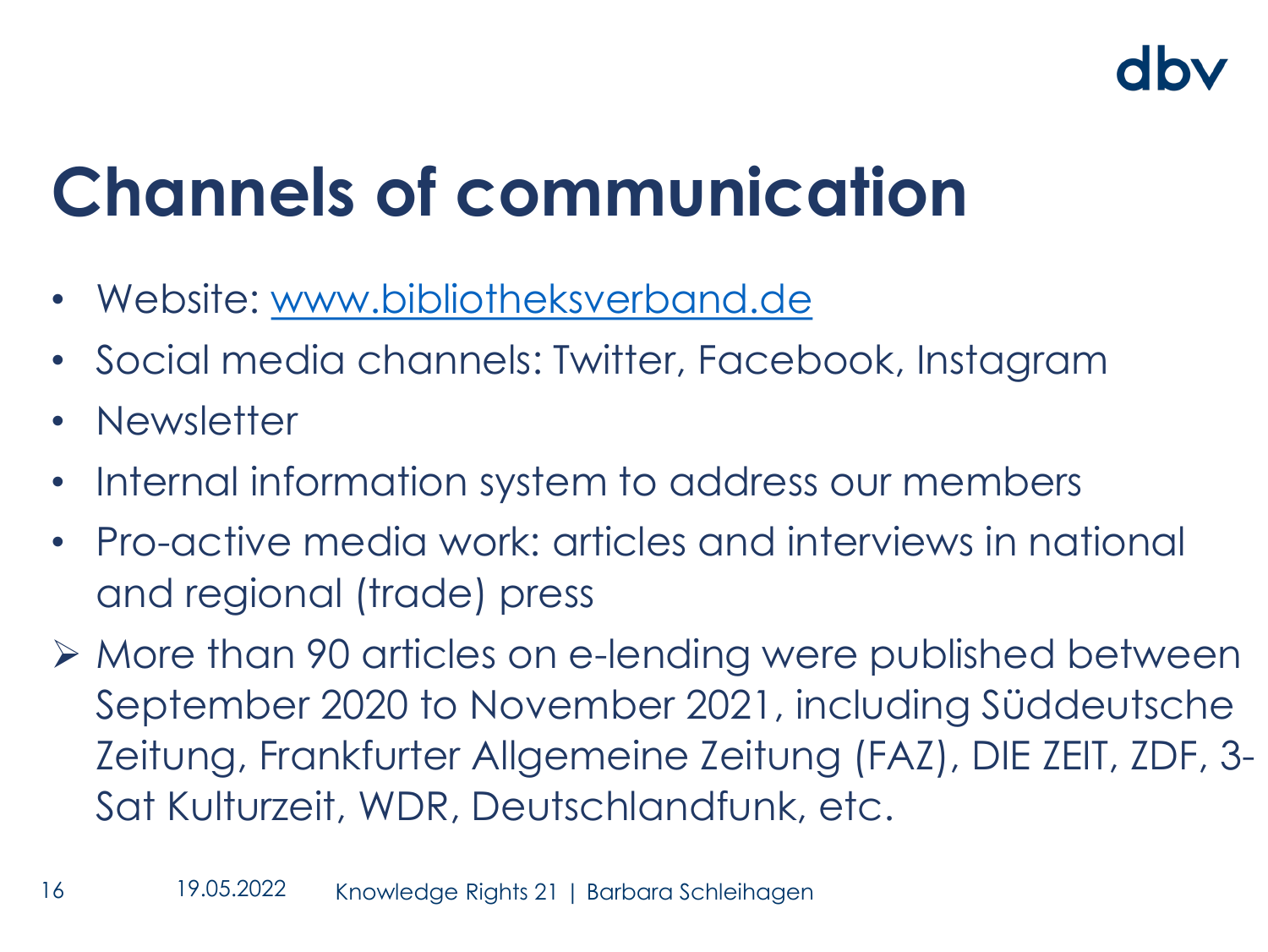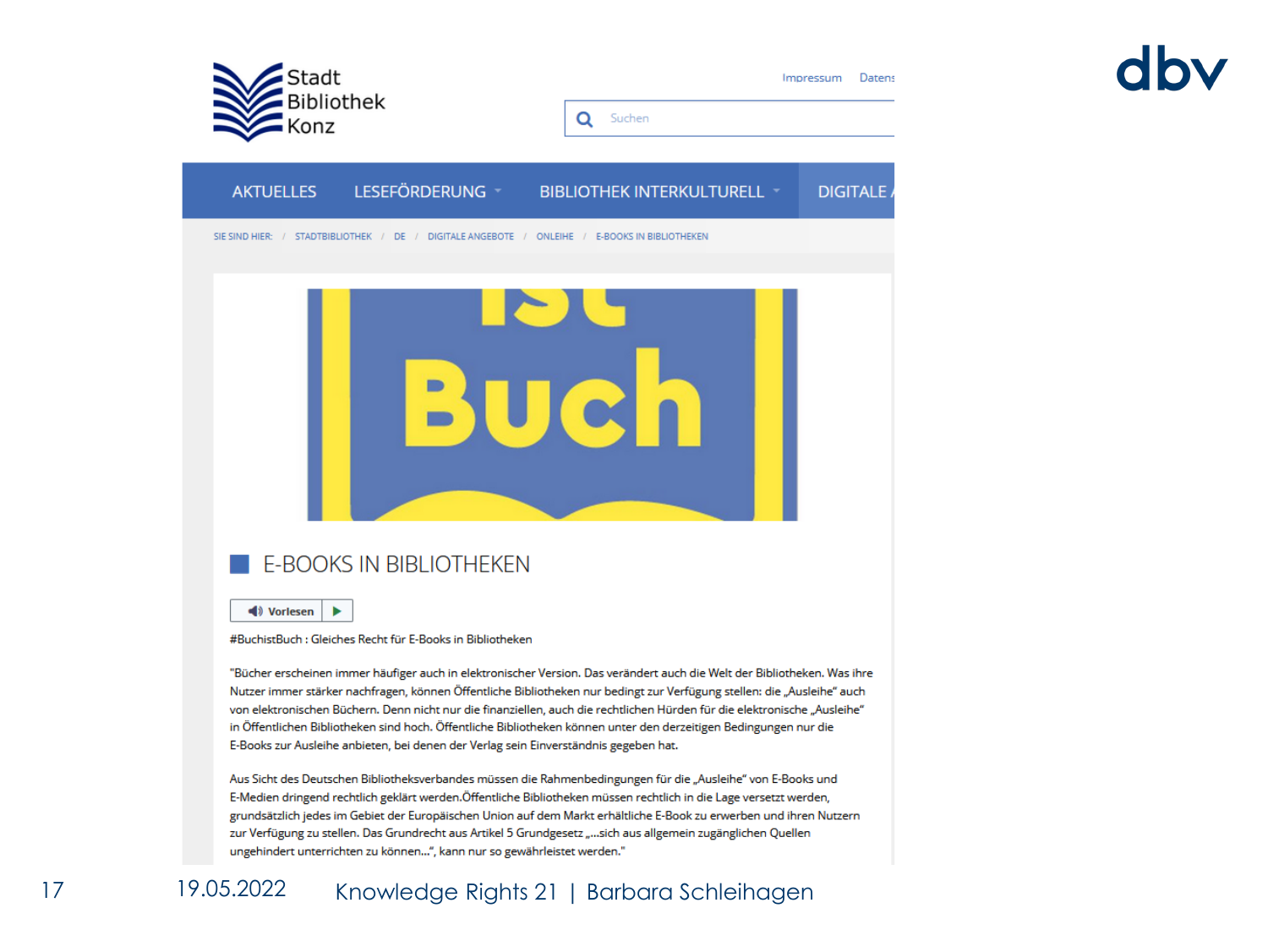### **First success: § 42b Digital lending**

On 26 March 2021 - in course of consultation phase - the Federal Council (Bundesrat) suggests a new paragraph for legal regulation for e-lending:

If a written work has been published with the consent of the rightsholder as a digital publication (e-book) and is available as such, the publisher **is obliged** to grant noncommercial libraries **the right of use on reasonable terms and conditions**. Reasonable conditions include in particular that libraries are granted the right to make **one copy** of the work digitally available **to one person at a time for a limited period***.*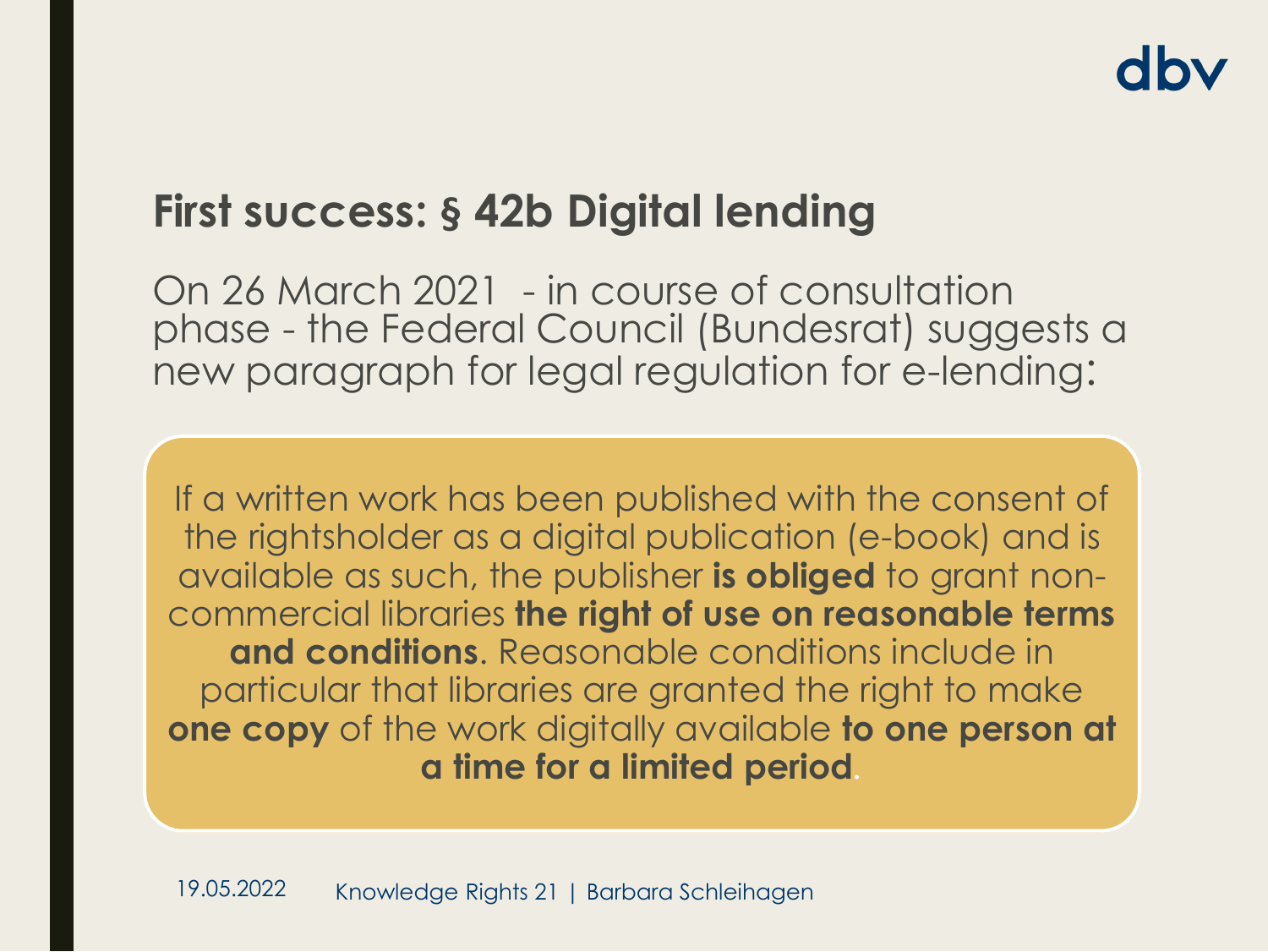### Next steps:

**March 2021: dbv calls on Members of Parliament to take up this initiative by the Federal Council and implement this additional paragraph into law**

**June 2021: Federal Parliament passes new copyright law without a legal regulation for elending**

**June 2021:dbv sends election touchstones to political parties, incl. question on e-lending**

**September 2021: national elections**

**Evaluation of the political parties' programmes and their answers to our election touchstones for the 2021 Bundestag elections:** 

**SPD, Bündnis 90/ Die Grünen and the FDP are in favour of a legal regulation of e-lending. They won the elections.**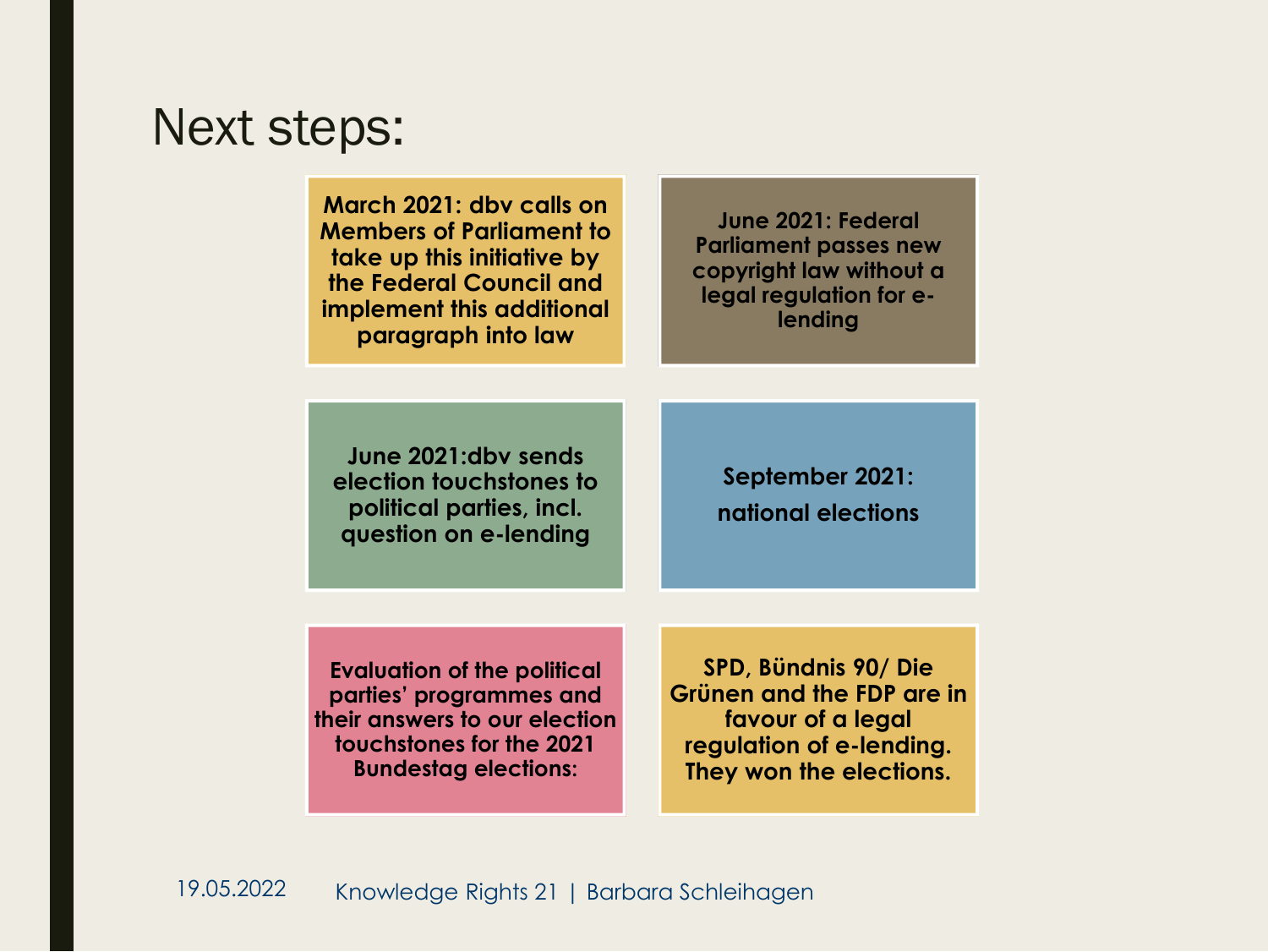| October 2021: Launch of<br>publishers' and authors'<br>counter-campaign "fair<br>reading"                                                    | <b>Huge media interest and</b><br>many interviews                                  | dby calls on its members<br>to contact the authors<br>they know and explain<br>the libraries' concerns but<br>also the principle "one"<br>copy, one loan" |
|----------------------------------------------------------------------------------------------------------------------------------------------|------------------------------------------------------------------------------------|-----------------------------------------------------------------------------------------------------------------------------------------------------------|
|                                                                                                                                              |                                                                                    |                                                                                                                                                           |
| November-December<br>2021: Creation of<br>discussion guidelines with<br>the most important<br>questions and answers<br>about e-lending       | <b>Meetings with members</b><br>of Parliament                                      | <b>Meetings with CEO of</b><br>bookselling chain for<br>statistics based<br>negotiations                                                                  |
|                                                                                                                                              |                                                                                    |                                                                                                                                                           |
| Virtual meeting of dbv<br>representatives with<br><b>Chairwoman of Culture</b><br><b>KMK calling to support e-</b><br><b>book regulation</b> | <b>Meeting with new Vice-</b><br>president of dby who is a<br>member of Parliament | More meetings with<br>politicians in planning                                                                                                             |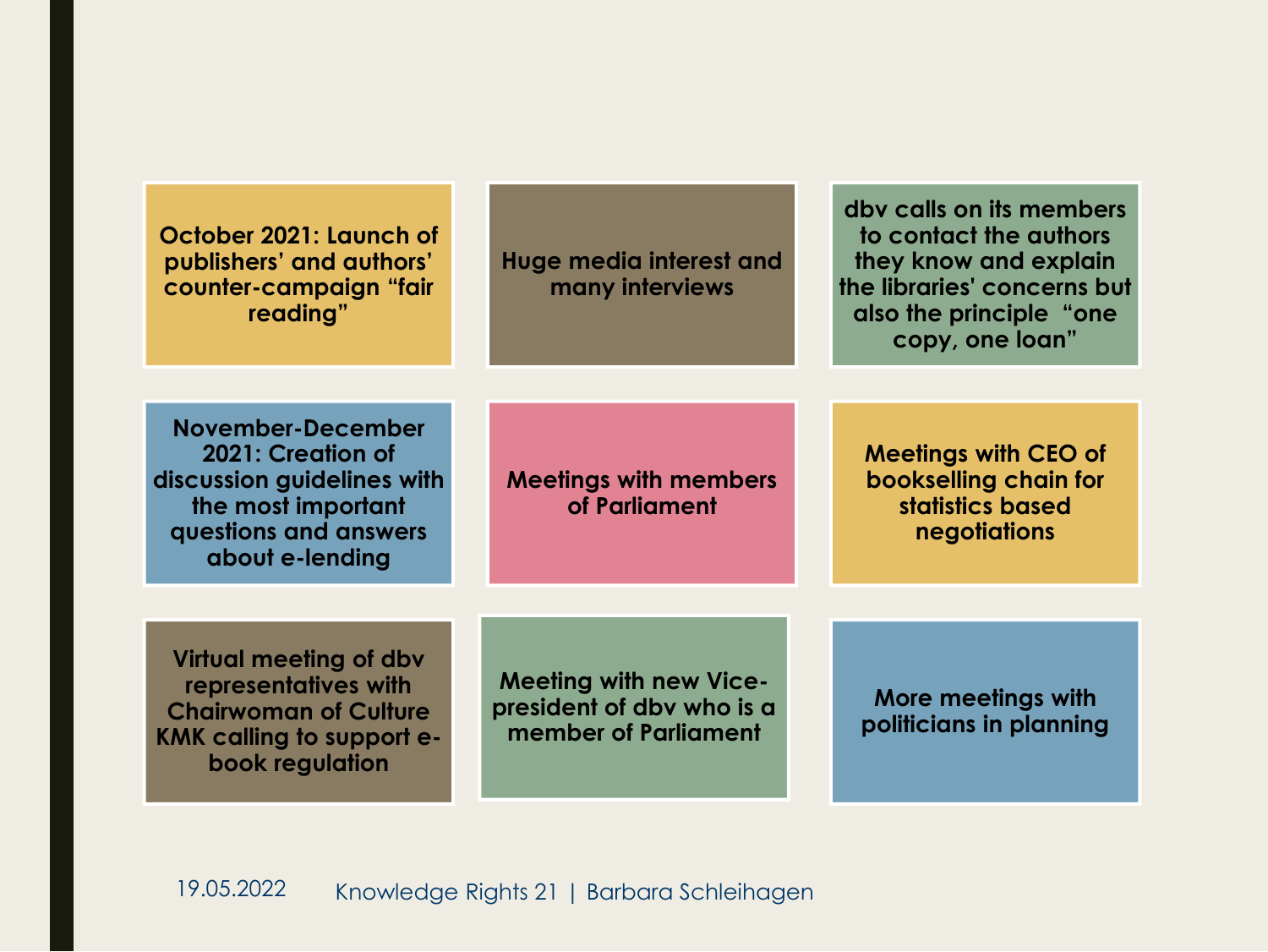## **International Support**



**You are here:** Home > News > eLending requires legal quarantees: IFLA supports German members in calling for reform

### eLending requires legal guarantees: **IFLA supports German members in** calling for reform

25 October 2021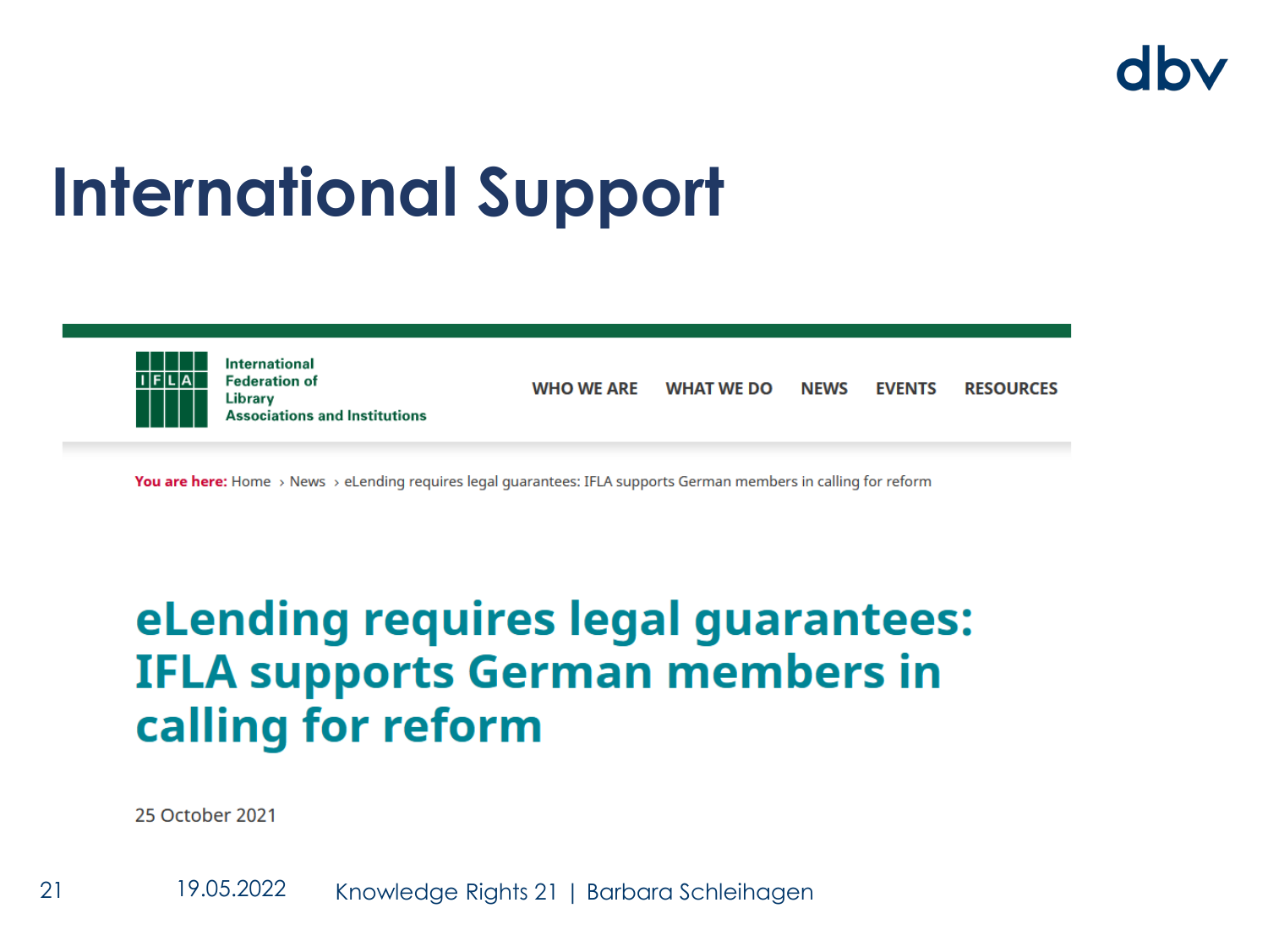### **Activity in Federal Parliament**

### **"Lending of E-Books by libraries and library royalties"**

Initiative of party "The left": Written question to the Federal Government of 1.3.2022

### **Answer by the Federal Government of 22.3.2022:**

"The question of the **future remuneration structure** will play **a central role** in the dialogue to be conducted with the stakeholders concerned: **For the user** institutions and the rights holders **ultimately agree to want to attract the largest possible readership for e-books**. There is a **need for clarification in particular about the organisation and financing of this desired access**. In this respect, too, the Federal Government's opinion-forming and decision-making process is not yet complete."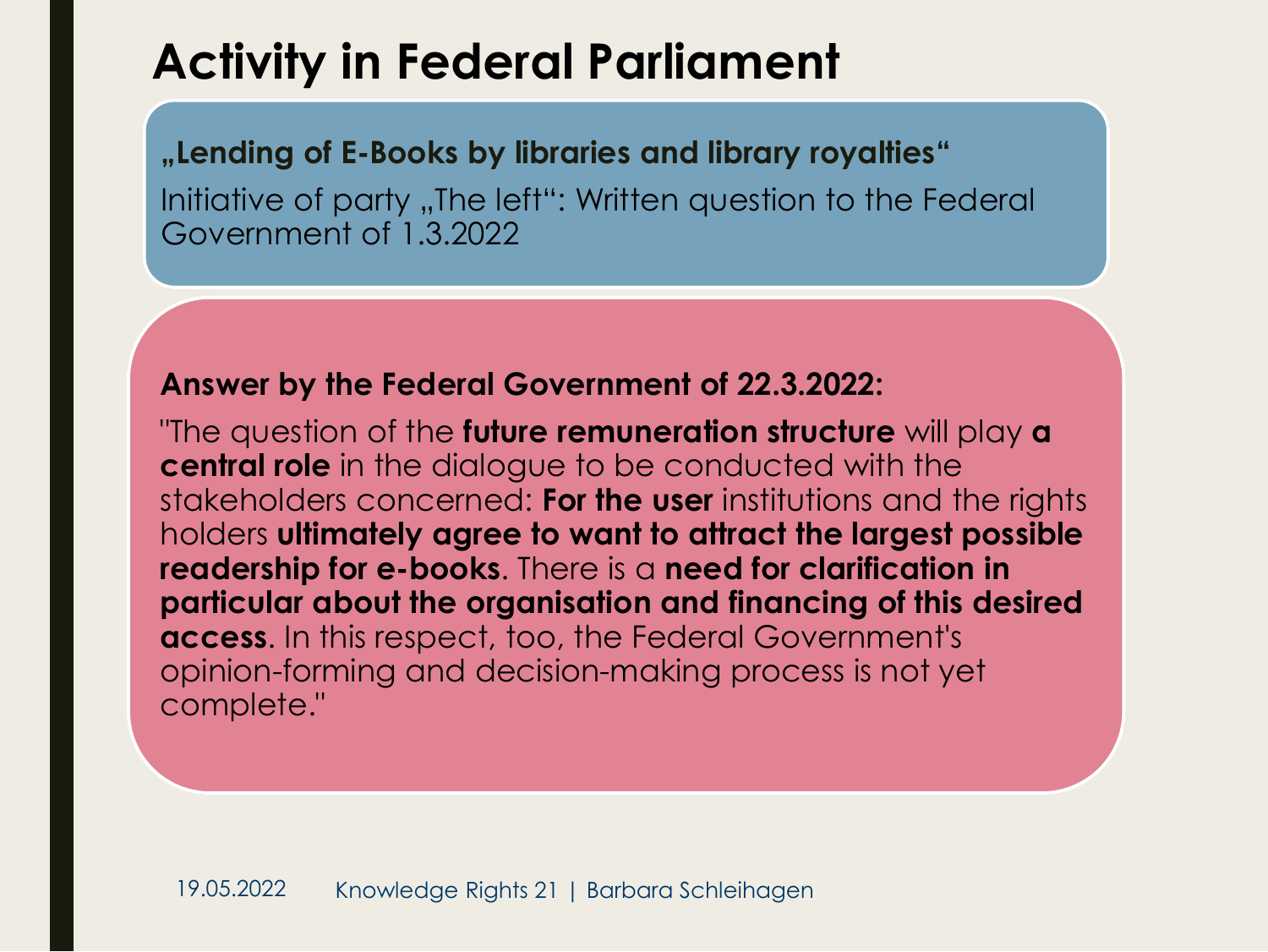### **Digital lending and libraries: Study on authors' and translators' views**

- Commissioned by NAR Network of Author Rights, publ. May 22
- 14,000 authors/translators contacted: <6% (805) responded, almost one quarter of them were bestselling authors
- 83% do not know which contracts are negotiated for elending, 98 % do not know about need of renewal of licenses
- presumably also no deep knowledge of the current practice of public libraries and e-lending
- Almost 95% feel that they are not sufficiently informed by their publishers about the lending and remuneration system although aggregators settle accounts with publishers for ebooks on a title-by-title basis
- 23 Knowledge Rights 21 | Barbara Schleihagen 19.05.2022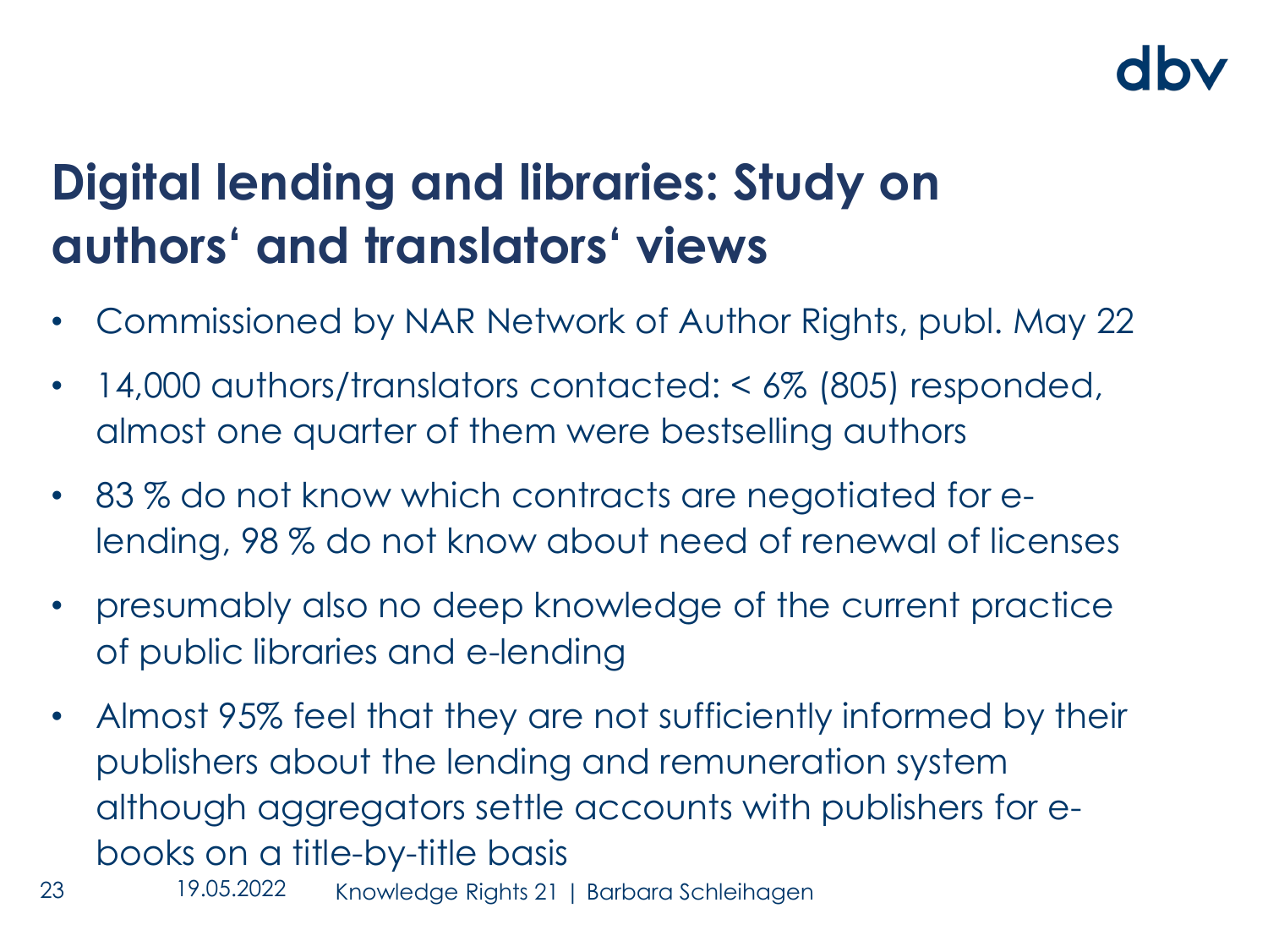### **Digital lending and libraries: Study on authors' and translators' views**

- 84% are not informed how the budget for library royalties is determined
- More than 50% tend not to understand the distribution notices from their collecting society (VG Wort)
- In view of this low level of information, it is (not) surprising how libraries are blamed for the low income of authors
- We understand that the authors' association favours a higher library royalty; the dbv has demonstrably been calling for this for 10 years.
- 70% think it is basically good that e-books can be borrowed in public libraries and 80% have also made this possible in their publishing contracts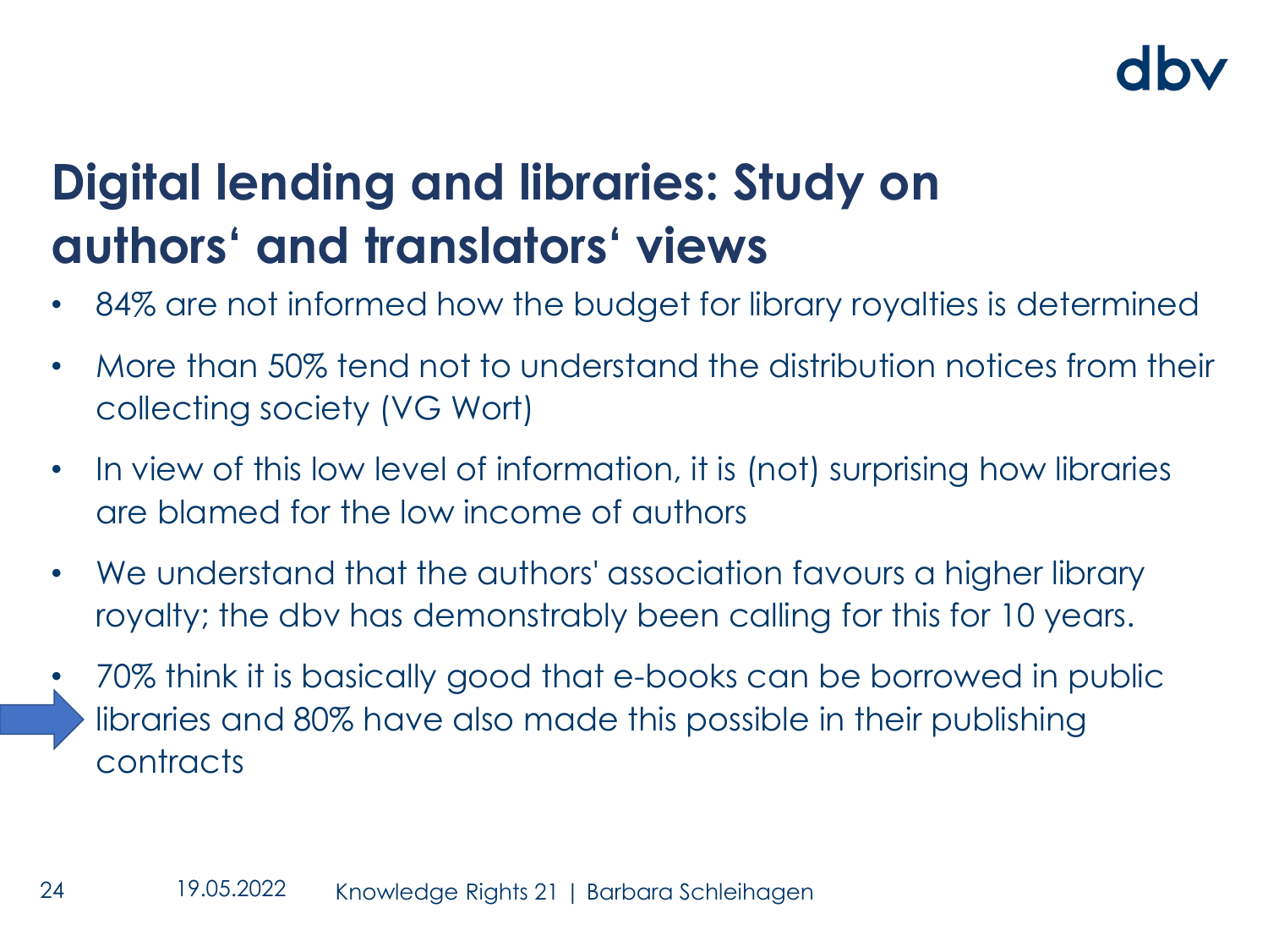### **dbv calls upon the authors and publishers**

- Leave the propaganda mode
- Get back to serious exchange of fact-based views
- Get acquainted with the renumeration system
- Get acquainted with the e-lending model used in PL
- Let us call upon the government together to ensure fair conditions for authors and publisher

### • **dbv calls upon the government**

Introduce a legal basis for e-lending into copyright law to ensure fair conditions for all just as in the printed environment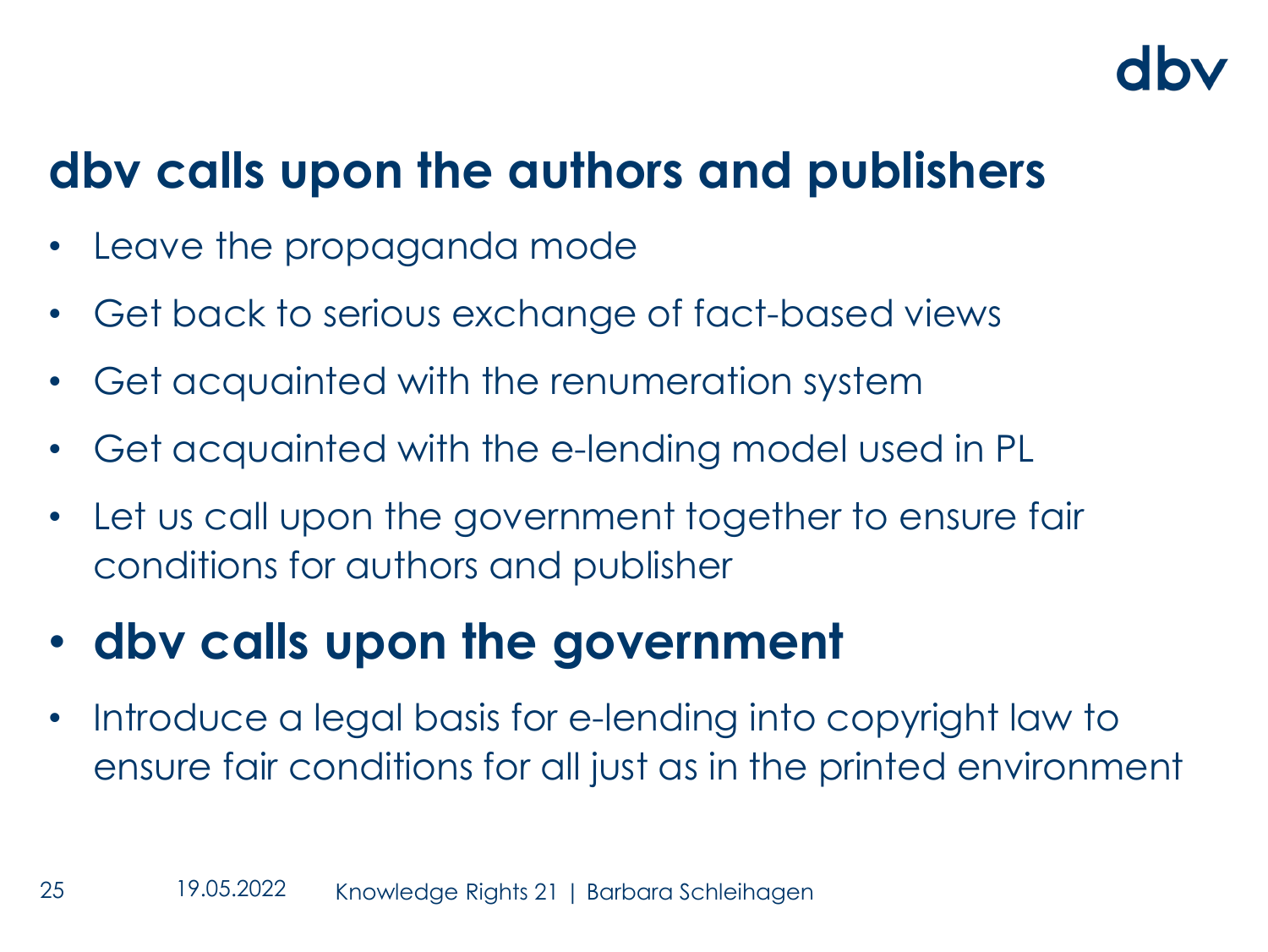### dhy

**Libraries will never accept the arbitrary access restrictions to electronic works operated by publishers, as this restricts the fundamental right of freedom of information. Libraries regard themselves as trustees for that right.**